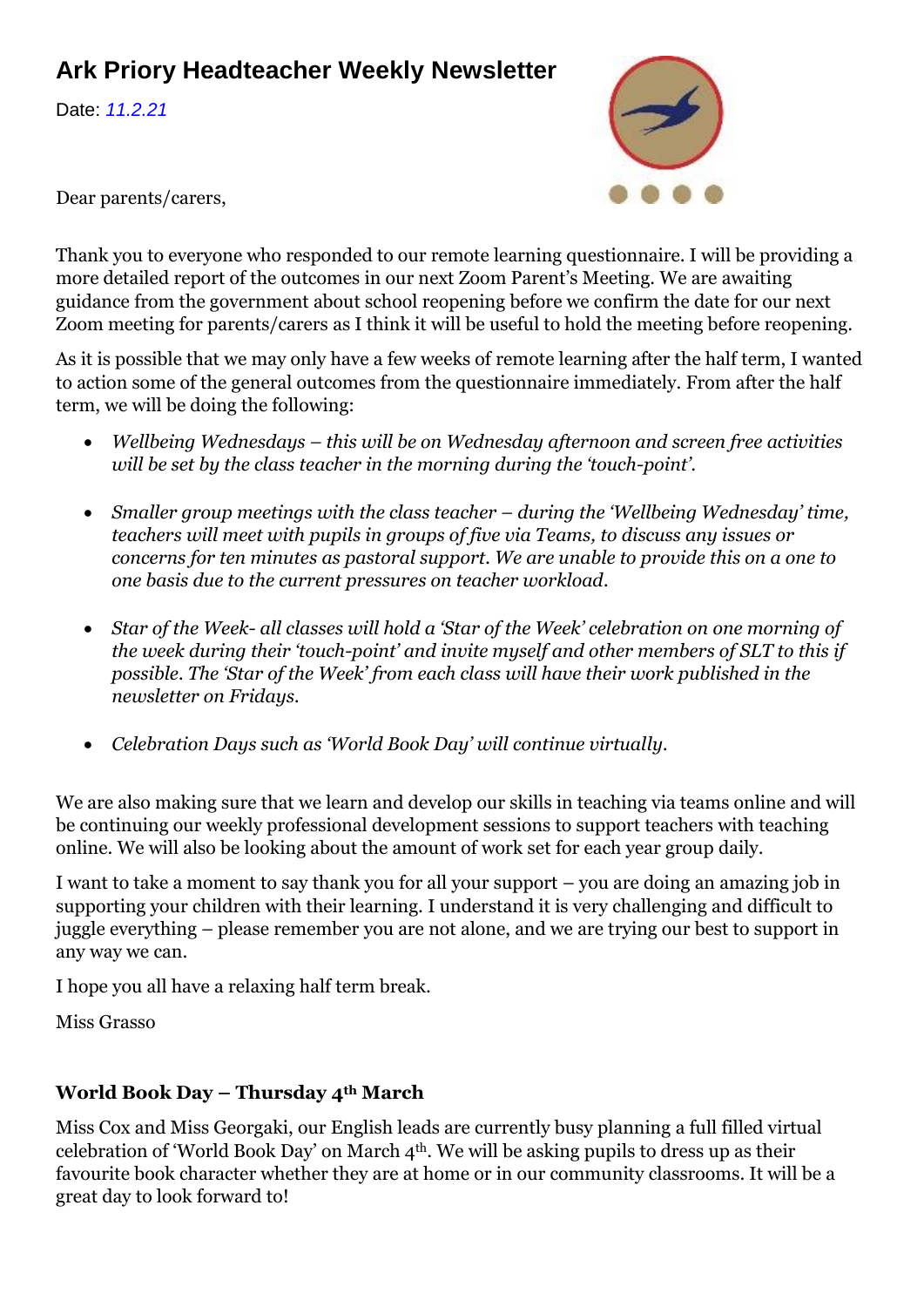### **Thank a teacher!**

I am sure you will agree with me that our staff have worked incredibly hard during this pandemicyou might want to send a virtual thank you. Please click on the link below.

[https://thankateacher.co.uk/thank-a-teacher/thank-a-teacher](https://thankateacher.co.uk/thank-a-teacher/thank-a-teacher-form/?utm_medium=email&utm_source=govdelivery)[form/?utm\\_medium=email&utm\\_source=govdelivery](https://thankateacher.co.uk/thank-a-teacher/thank-a-teacher-form/?utm_medium=email&utm_source=govdelivery)

Anyone can send a card; children, students, parents, grandparents and colleagues can all say thank you. The Thank a Teacher campaign recognises ALL staff working in schools; school leaders, teachers, teaching assistants, and all support staff such as lunchtime supervisors, caretakers and cleaners.



## **Role Models Primary life skills lessons**

Ark Schools have been lucky enough to be approached by the [Role Models organisation](https://arkonline.us4.list-manage.com/track/click?u=ef7afe149a0bca9ba00918fe6&id=099f453db6&e=3251bebedb) with an offer to take part in their highly rated online life skills sessions. Role Models focus on life skills that promote social and emotional wellbeing and dynamic thinking, helping young people to thrive in life. As part of their 2021 impact project, they would like to offer Ark school pupils in years 1-6 access to these sessions for free.

You can find a flyer with more information attached about how your child/ren can join in this program for free.

## **Feel Good Singing – free workshops**

I am delighted to inform you London Youth Choirs are offering three free **FEELGOOD SINGING** workshops over Half Term, suitable for all ages:

- Monday 15<sup>th</sup> Feb, 4.00-5.00pm Vocal Workout with Naveen Arles (ages 11-18)
- Wednesday 17th Feb, 11.00am-12.00pm Teddy Bears' Picnic with Hannah King and Owain Park (ages 4-7)
- Thursday 18th Feb, 9.30am-10.30am Singing Voyage with Rachel Staunton (ages 7-11)



No membership or previous experience is required to take part, and all the workshops are free to attend.

For more information and to sign up visit: [https://www.londonyouthchoirs.com/feelgood](https://www.londonyouthchoirs.com/feelgood-halfterm/)[halfterm/](https://www.londonyouthchoirs.com/feelgood-halfterm/)